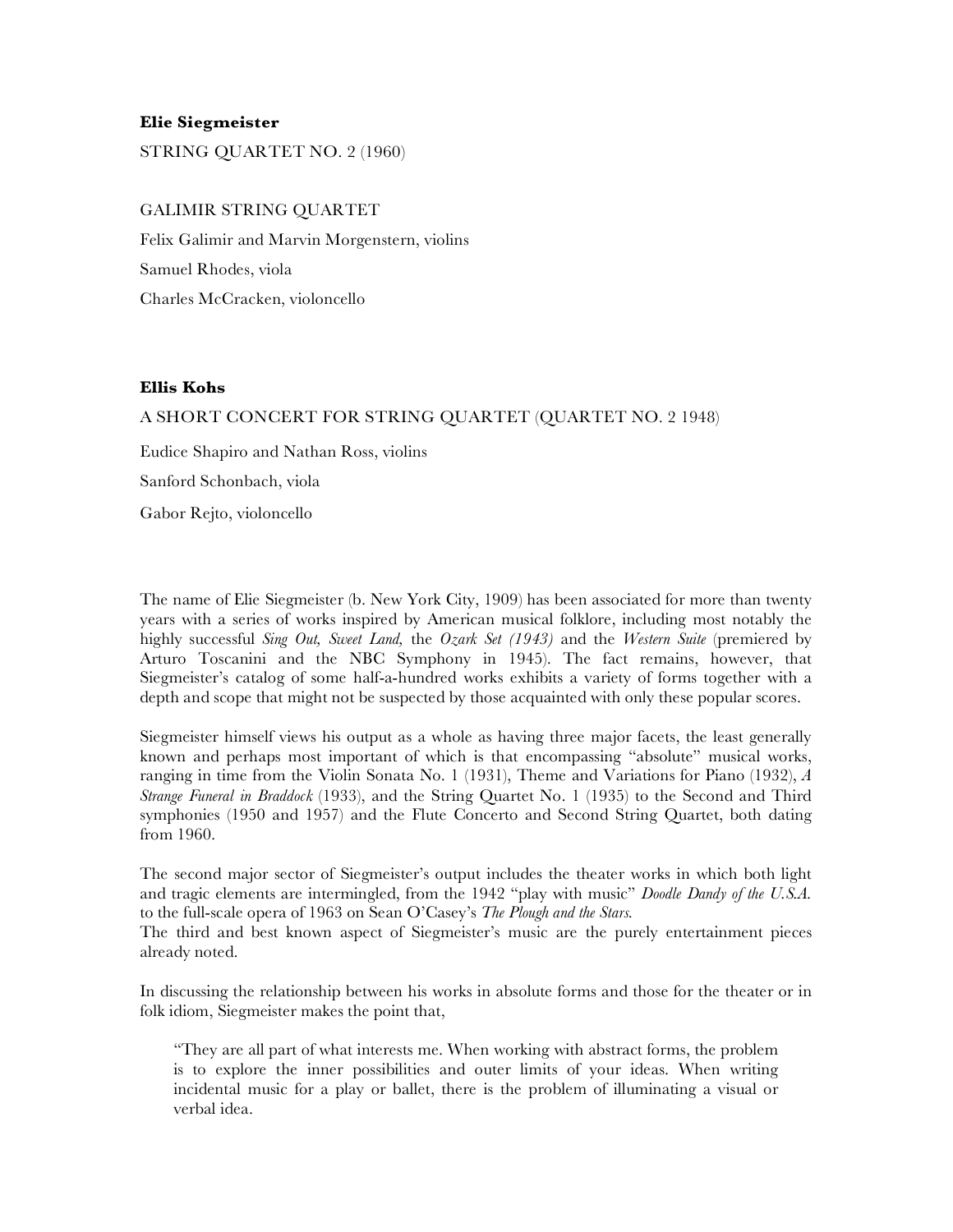"I like to feel that even in our complicated times we can look at music as direct, untrammelled communication. *Ozark Set, Sunday in Brooklyn,* and quite a few other pieces were written with that in mind. It is refreshing to write a symphony or a sonata and then, alternately, a theater work or choral composition.

"Then there is the question of style. I have always liked to use certain melodic inflections and rhythmic germs related to our native idiom. From listening to most of my works, it would be easy to sense what part of the world I come from. In certain other works my ideas have taken a different turn. Always there has been a dark, complex, and abstract side to my music. My Theme and Variations for piano, the First String Quartet, and First Symphony may not be as well known as some of my other pieces, but they are no less a part of me for all that.

"There have been times when the darker and the brighter aspects of my writing have found a common meeting ground, as in the opera on Sean O'Casey's *The Plough and the Stars.* Here O'Casey's characters led me from an earthy musical language to one of a tragic and complex quality. To work out a convincing interplay, between them within the framework of a single score was an absorbing problem."

Of the String Quartet No. 2 recorded here, Siegmeister tells us,

"It was written in the summer of 1960 and first performed by the artists of the present recording at a concert of my works at Hofstra University.

"In an expressive sense, the Quartet contains those elements of energy, lyricism, and wildness that have always been part of my music, welded into a tight organic structure. The overall formal plan involves transformation of the root ideas of the first movement during the course of the two that follow. Thus the opening unison theme is metamorphosed into the secondary viola theme of the slow movement and again into what becomes the beginning of the third movement. The interweaving of such metamorphosed material throughout the quartet can be sensed by the listener who has heard the work two or three times, but complexities of structure can be discussed in detail only with score in hand. Nevertheless these same complexities, I believe, define the impact of the work as a whole and whatever challenge it may have for the listener."

FROM THE EARLIEST YEARS *of study with Seth Bingham at Columbia University and with Wallingford Riegger, as well as with Nadia Boulanger in Paris, Elie Siegmeister has also been active as conductor*  and author. He was one of the founding members of the American Composers Alliance, is presently an officer of the *American Music Center, has been choral director for Broadway musicals, and in the 1940's organized the American Ballad Singers to promote interest in American folk music that has become the rage of the high school and college generation of the 1960's. Since 1949, Siegmeister has been a member of the music faculty at Hofstra University where he holds the post of Associate Professor and conducts the Hofstra Symphony Orchestra.*

\_\_\_\_\_\_\_\_\_\_\_\_\_\_\_\_\_\_\_\_\_\_\_\_\_\_\_\_\_\_\_\_\_\_\_\_\_\_\_\_\_\_\_\_\_\_\_\_\_\_\_\_\_\_\_\_\_\_\_\_\_\_\_\_\_\_\_\_\_\_\_\_

\_\_\_\_\_\_\_\_\_\_\_\_\_\_\_\_\_\_\_\_\_\_\_\_\_\_\_\_\_\_\_\_\_\_\_\_\_\_\_\_\_\_\_\_\_\_\_\_\_\_\_\_\_\_\_\_\_\_\_\_\_\_\_\_\_\_\_\_\_\_\_\_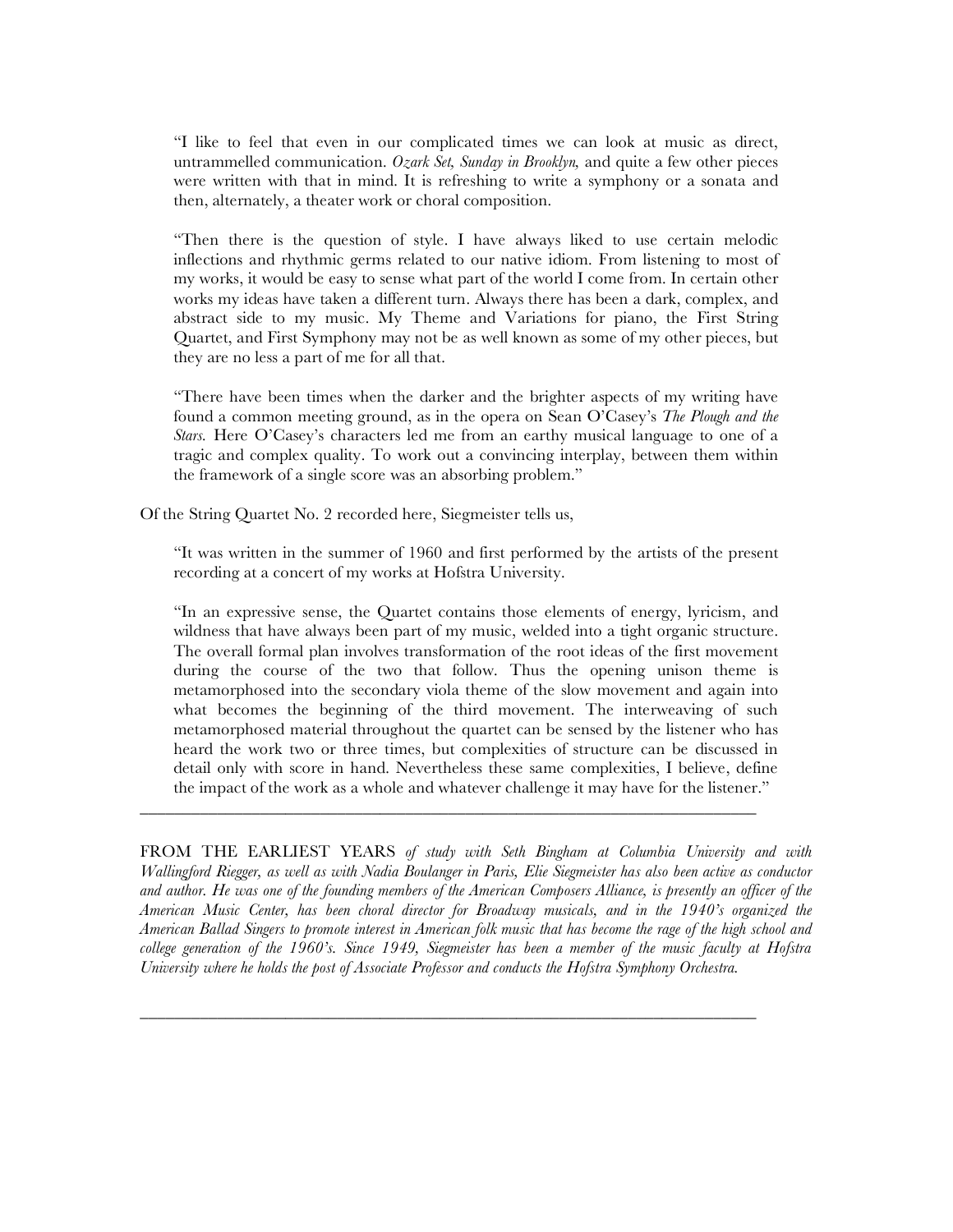Ellis B. Kohs (b. Chicago, 1916) has pursued the greater part of his musical career on the West coast, where he has been head of the Theory Department of the School of Music at the University of Southern California. His early musical training was received in San Francisco, but more advanced studies took him ever further eastward—to the University of Chicago (where he majored in composition under Carl Bricken), to the Juilliard Graduate School (where he worked under Bernard Wagenaar and Olga Samaroff Stokowski), and to Harvard (where he studied with Walter Piston, Willi Apel, and Hugo Leichtentritt). Military service intervened in 1941, but a Concerto for Orchestra was in process of composition and received its first hearing at the 1942 ISCM Festival at Berkeley.

Following the war years, Kohs embarked—during and in between academic assignments—on the task of developing his own musical language, producing a number works in variation form for keyboard instruments, among them a set of Piano Variations and a Passacaglia for Organ and Strings. "In some of these works," observes the composer, "I attempted to come to terms with the twelve-tone system." Out of this struggle came a pre-occupation with variation technique, "a fascinating process," says Kohs, "both to see on paper *and* for the ear consciously to hear." Of the series of concerto-like works that came next, such as the Chamber Concerto for Viola and Strings (1949), Kohs speaks of them as "middle of the road consolidations, in terms of harmonic and formal matters." The First Symphony (recorded on CRI 104) was also a Product of this period as was the *Short Concert* for String Quartet recorded on the present disc. Later works from Kohs' pen have turned to the solo vocal and choral medium. The Second Symphony (written in 1956 on a Fromm Foundation Commission) calls for chorus, whole *Lord of the Ascendent* is a two-hour soloistchorus-orchestral epic based on the Sumerian Gilgamesh legend.

*A Short Concert for String Quartet* (String Quartet No. 2) was composed in Stockton, California in 1948 when the composer was on the faculty of the Conservatory of Music at College of the Pacific. The title, according to Mr. Kohs, is intended to suggest that the work is a concert in miniature, rather than a quartet in the usual sense.

"Of the seven movements," notes the composer, "the opening *Sonata* is similar in form to the classical sonata and symphony first movement: a concise exposition is followed by a very extended development, truncated recapitulation, and coda. Movements II - VI are quite short, and as a central group suggest a dance suite: the *Forlane* is derived from incidental music (Act IV, sc. 2) composed for a Wesleyan University (Conn.) production of *Macbeth;* only three instruments play in the remaining movements of the dance sequence—the second violin sitting out the *Waltz,* the 'cello being omitted in the *Sarabande,* the first violin being silent throughout the *Farce,* and the viola missing out on the *Gigue.* The final movement is a sort of tone poem: the Dreams and Recollections comprise a free association of melodic fragments derived from a variety of sources, surrounded by a mirror-like frame whose four-note motive inevitably recalls B-A-C-H. If the listener fancies he perceives an additional, allegorical significance to the title, or is led to believe the whole work is written in the style of a musical autobiography, that is his affair."

THE GALIMIR STRING QUARTET through its first-violinist-founder traces its origins to between-the-wars Vienna, when it was a family affair consisting of brother Felix and three sisters. During these years, the Quartet won a great reputation throughout in the field of modern music and made the first recording (on Polydor 78's) of the Alban Berg *Lyric Suite.* Felix Galimir has continued the group's name and reputation since coming to the U.S.A. in 1938, though with varied personnel. The Quartet has recorded for a variety of labels, continuing its tradition with a roster of contemporary works, ranging on stylistic persuasion from Benjamin Britten and Elie Siegmeister to Artur Schnabel and Ben Weber.